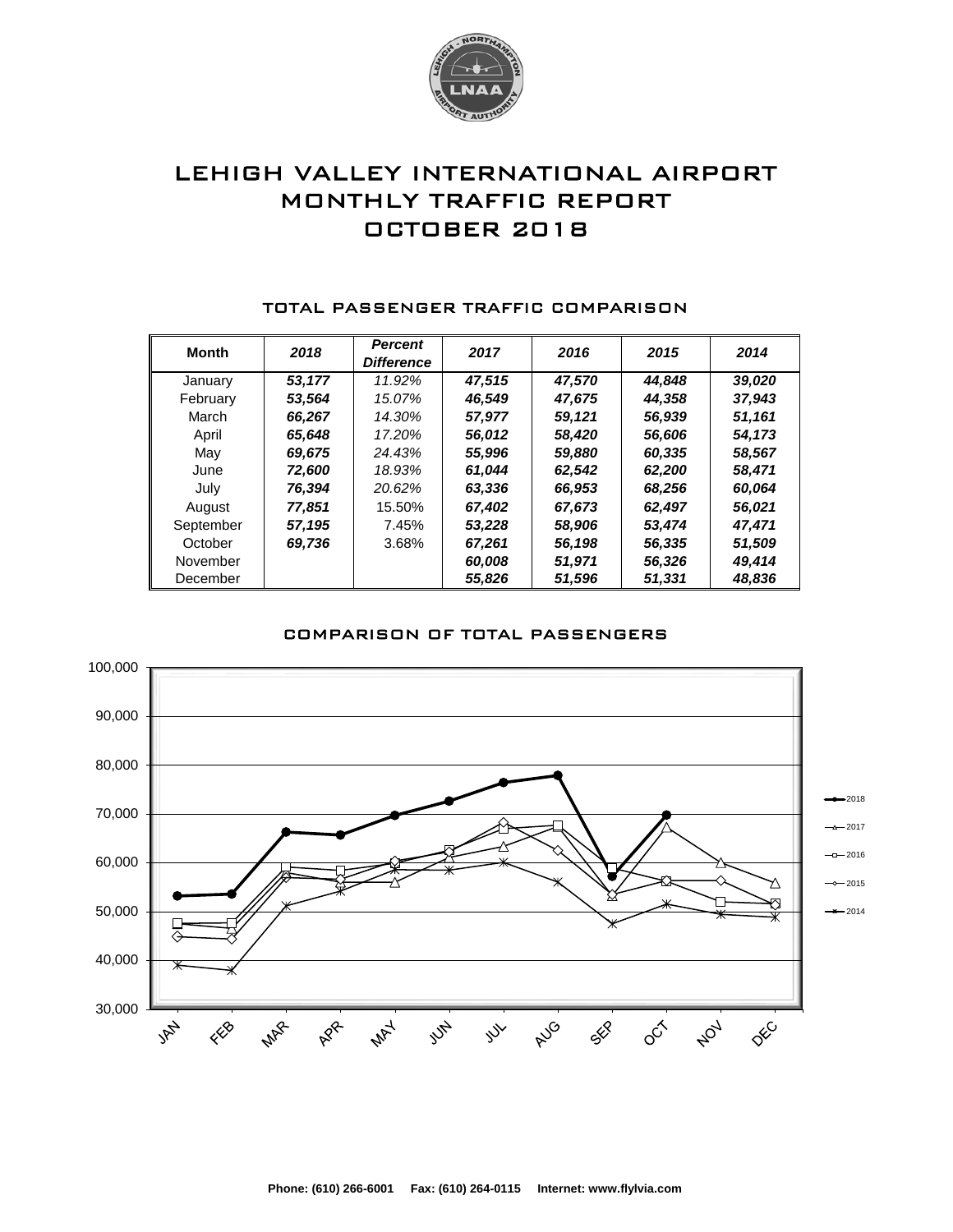## LEHIGH VALLEY INTERNATIONAL AIRPORT (ABE) MONTHLY TRAFFIC REPORT OCTOBER 2018

|                           |                         |              | OCTOBER    |                 |                   |             | YEAR-TO-DATE |                 |                   |
|---------------------------|-------------------------|--------------|------------|-----------------|-------------------|-------------|--------------|-----------------|-------------------|
|                           |                         |              |            | <b>Increase</b> | <b>Percent</b>    |             |              | <b>Increase</b> | Percent           |
|                           |                         | 2018         | 2017       | (Decrease)      | <b>Difference</b> | 2018        | 2017         | (Decrease)      | <b>Difference</b> |
| <b>MAJOR AIRLINES:</b>    |                         |              |            |                 |                   |             |              |                 |                   |
| Passengers                |                         |              |            |                 |                   |             |              |                 |                   |
|                           | Enplaned                | 2,898        | 2,793      | 105             | 3.76%             | 29,005      | 24,928       | 4,077           | 16.36%            |
|                           | Deplaned                | 2,795        | 2,501      | 294             | 11.76%            | 27,447      | 22,469       | 4,978           | 22.15%            |
|                           | Sub-total               | 5,693        | 5,294      | 399             | 7.54%             | 56,452      | 47,397       | 9,055           | 19.10%            |
| <b>REGIONAL AIRLINES:</b> |                         |              |            |                 |                   |             |              |                 |                   |
| Passengers                | Enplaned                | 32,231       | 31,062     | 1,169           | 3.76%             | 304,405     | 264,875      | 39,530          | 14.92%            |
|                           | Deplaned                | 31,812       | 30,905     | 907             | 2.93%             | 301,250     | 264,048      | 37,202          | 14.09%            |
|                           | Sub-total               | 64,043       | 61,967     | 2,076           | 3.35%             | 605,655     | 528,923      | 76,732          | 14.51%            |
|                           | <b>TOTAL PASSENGERS</b> | 69,736       | 67,261     | 2,475           | 3.68%             | 662,107     | 576,320      | 85,787          | 14.89%            |
|                           |                         |              |            |                 |                   |             |              |                 |                   |
| CARGO:                    | Enplaned                | 9,392,980    | 7,748,309  | 1,644,671       | 21.23%            | 87,570,433  | 81,130,504   | 6,439,929       | 7.94%             |
|                           | Deplaned                | 8.752.769    | 10,106,397 | (1,353,628)     | $-13.39%$         | 83,997,316  | 86,081,951   | (2,084,635)     | $-2.42%$          |
|                           | <b>TOTAL CARGO</b>      | 18, 145, 749 | 17,854,706 | 291,043         | 1.63%             | 171,567,749 | 167,212,455  | 4,355,294       | 2.60%             |
|                           |                         |              |            |                 |                   |             |              |                 |                   |
| <b>CUSTOMS:</b>           | Entries                 | 21           | 22         | (1)             | $-4.55%$          | 158         | 155          | 3               | 1.94%             |

### MONTHLY AIRCRAFT ACTIVITY

The FEDERAL AVIATION ADMINISTRATION AIR TRAFFIC CONTROL TOWER at LVIA recorded the following aircraft take-offs and landings for the month:

÷.

|                          | <b>OCTOBER</b> |       |                               |                                     |  | YEAR-TO-DATE |        |                               |                       |  |  |
|--------------------------|----------------|-------|-------------------------------|-------------------------------------|--|--------------|--------|-------------------------------|-----------------------|--|--|
|                          | 2018           | 2017  | <b>Increase</b><br>(Decrease) | <b>Percent</b><br><b>Difference</b> |  | 2018         | 2017   | <b>Increase</b><br>(Decrease) | Percent<br>Difference |  |  |
| <b>Major Airlines</b>    | 944            | 907   | 37                            | 4.08%                               |  | 8.793        | 8,404  | 389                           | 4.63%                 |  |  |
| <b>Regional Airlines</b> | 810            | 851   | (41)                          | $-4.82\%$                           |  | 7,333        | 7,926  | (593)                         | $-7.48%$              |  |  |
| <b>General Aviation</b>  | 2,569          | 2,562 |                               | $0.27\%$                            |  | 21,476       | 21,684 | (208)                         | $-0.96%$              |  |  |
| Military                 | 39             | 50    | (11)                          | $-22.00\%$                          |  | 485          | 469    | 16                            | 3.41%                 |  |  |
| <b>Total Itinerant</b>   | 4,362          | 4,370 | (8)                           | $-0.18\%$                           |  | 38,087       | 38,483 | (396)                         | $-1.03%$              |  |  |
| <b>Total Local</b>       | 2,462          | 2,798 | (336)                         | $-12.01\%$                          |  | 24,379       | 28,973 | (4,594)                       | $-15.86%$             |  |  |
| <b>TOTAL OPERATIONS</b>  | 6,824          | 7,168 | (344)                         | $-4.80\%$                           |  | 62,466       | 67,456 | (4,990)                       | $-7.40%$              |  |  |